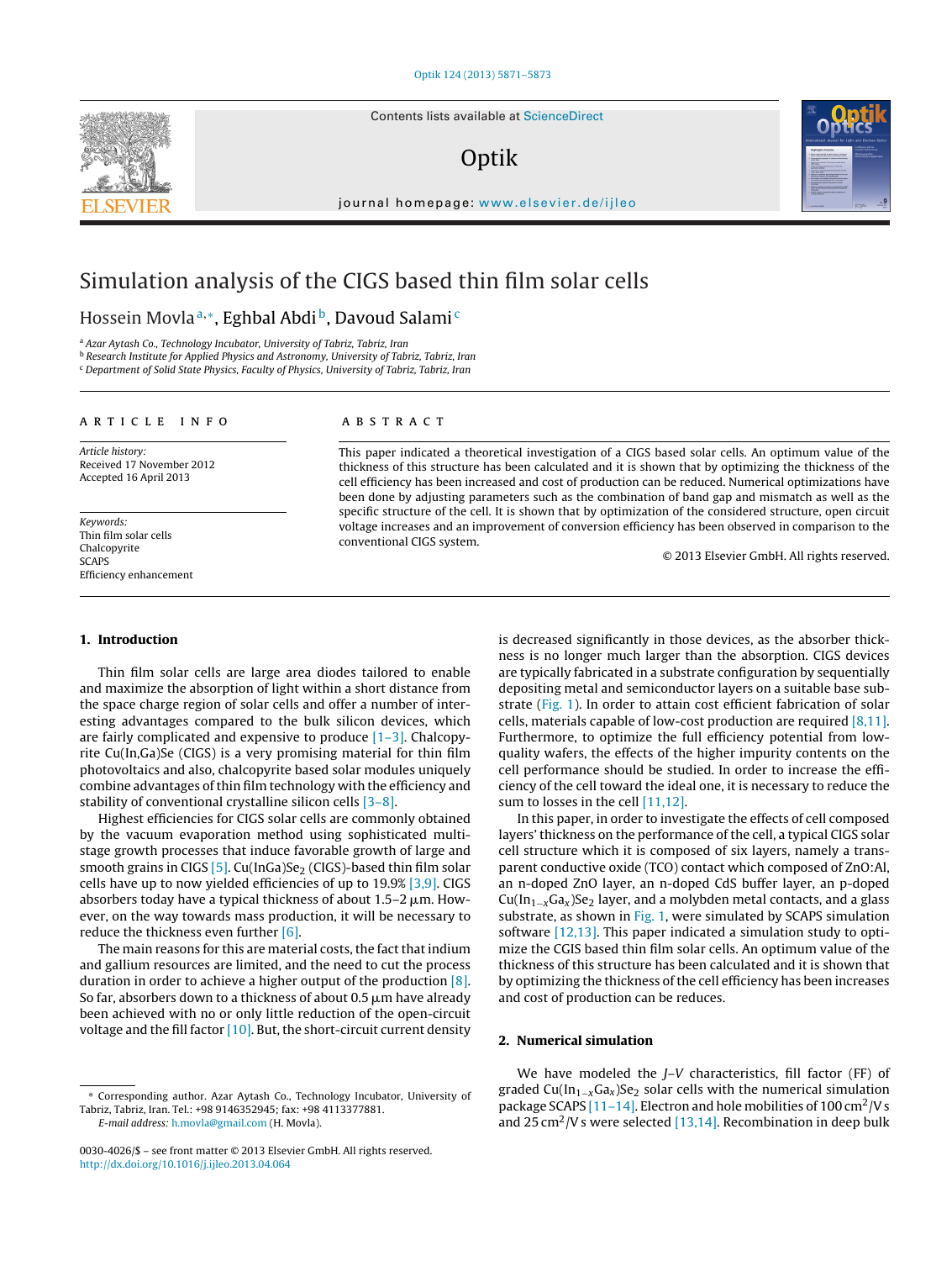<span id="page-1-0"></span>

**Fig. 1.** Schematic structure of typical CIGS based thin film solar cells.

levels and their occupation is described by the Shockley–Read–Hall (SRH) formalism. The current transport mechanism of our model can be explained in general terms by considering the effect of light on the band diagram [\[13\].](#page--1-0) This gap state distribution does not completely account for correlation effects but it has been shown [\[13\].](#page--1-0) In SCAPS program, the interface states can be distributed in energy, in the same way as are the bulk states. At the metal–semiconductor interfaces (contacts), transport of majority carriers is described by thermionic emission (Bethe theory) [\[9\].](#page--1-0) Transport of minority carriers is described by their surface recombination velocity  $S_n$  or  $S_p$ at the contact. Tunneling at interfaces or at contacts is not implemented in SCAPS. The recombination rate in defects also depends on the capture cross section and on the thermal velocity. We have assumed a capture cross section of  $10^{-16}$  cm<sup>-2</sup> for neutral traps [\[11–15\].](#page--1-0)

#### **3. Results and discussion**

Several research groups have an attempt to improve the efficiency of CIGS based solar cells [\[12\].](#page--1-0) Also, replacing toxic CdS buffer layer with other materials has been reported. One of the man challenges in CIGS based solar cell is the cost of materials which it is limited the mass production of these devices. Typical thickness of CIGS absorber is about 1.5–2  $\upmu$ m but it is not cost efficient and thickness of the cell should be reduce. This paper indicates a study to optimize the CIGS based solar cell by considering the effects of layer thickness on the performance of the cell. In this respect, a typical structure of CIGS based thin film solar cell, as shown in Fig. 1, has been selected. Fig. 2 shown variation of transparent conductive oxide thickness, ZnO:Al, versus FF and efficiency. It is shown that by decreasing the thickness of TCO, cell efficiency increases. It is due to this fact that TCO is not fully transparent for light and always this layer absorbs and reflects the sunlight. As it shown in Fig. 2, by increasing the TCO thickness, light absorption increases and leads



**Fig. 2.** Variation efficiency and FF as a function of ZnO:Al thickness.



**Fig. 3.** (a) Variation of  $J_{\text{sc}}$  and  $V_{\text{oc}}$  and (b) FF as a function of CIGS layer thickness.

to lower efficiency. By decreasing the TCO layer from 100 nm to 10 nm, cell efficiency increases from about 17.65% to 18.4%. Also, FF curve has same increasing rate as it shown in  $\eta$ . Calculation shown that variation of the TCO thickness has no effects on the current density.

In the CIGS structure, CdS and ZnO have a very thin thickness and optimized values of these layers are 10 nm. CIGS layer is so important in cell efficiency. CIGS absorbers today have a typical thickness of about 1.5–2  $\upmu$ m. However, on the way towards mass production, it will be necessary to reduce the thickness even further. The main reasons for this are material costs, the fact that indium and gallium resources are limited, and the need to cut the process duration in order to achieve a higher output of the production. To optimize the cell thickness it is necessary to determine best value of CIGS layer thickness. Fig. 3 shows the variation of cell parameters in terms of the CIGS thickness. It is a conservative assessment since it assumes the absorption follows the Beer–Lambert law.

In Fig. 3(a) shows the variation of short circuit current  $(J_{\rm sc})$  and open circuit voltage ( $V_{\text{oc}}$ ) in terms of the CIGS thickness. It is shown that by increasing the thickness from 5 nm to 1  $\mu$ m,  $J_\mathrm{sc}$  increases and after 1  $\mu$ m,  $J_{\rm sc}$  is constant. Also Fig. 3(a) demonstrates that by decreasing the CIGS thickness,  $V_{oc}$  increases near exponentially. Fig. 3(b) shows the variation of  $\eta$  and FF versus CIGS thickness. It is shown that by increasing the thickness from 10 nm to 0.3  $\mu$ m, efficiency increases from about 16% to its' maximum value, 19.34%, and after 0.3  $\mu$ m  $\eta$  falls down. From the simulation results it was found that optimized value of CIGS thickness is 0.3  $\mu$ m, which leads to a thinner and cheaper solar cell. Simulation results shown optimized value of CIGS and TCO thickness is  $0.3 \mu$ m and  $20 \text{ nm}$ , respectively. By choosing this parameters and simulate the cell with optimized values, it was found that cell efficiency increasing more than pick efficiency with seen optimized value only in CIGS layer thickness. By choosing the optimized value,  $J_{\rm sc}$ ,  $V_{\rm oc}$  and  $\eta$  are 41.1 mA/cm<sup>2</sup>, 0.64V and 20.34%, respectively.